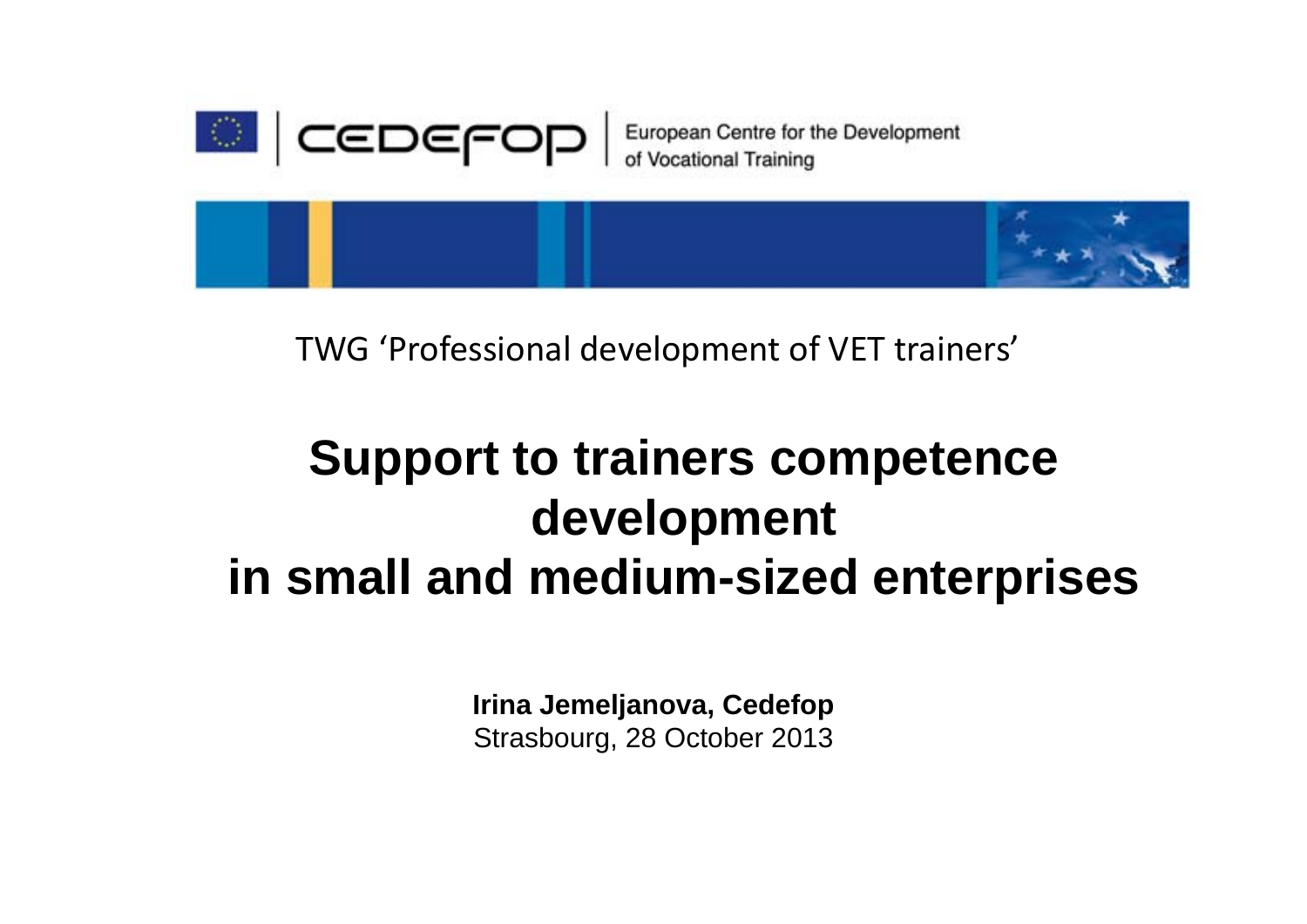#### CEDEFO

# **The discussion should focus on:**

- $\bullet$  specificity and challenges of competence development in SMEs – effect on roles and tasks of persons who train in SMEs;
- opportunities and support measures to develop competences of 'trainers' in SMEs
	- apprenticeship(type) (IVET);
	- skills development in enterprise ('CVET')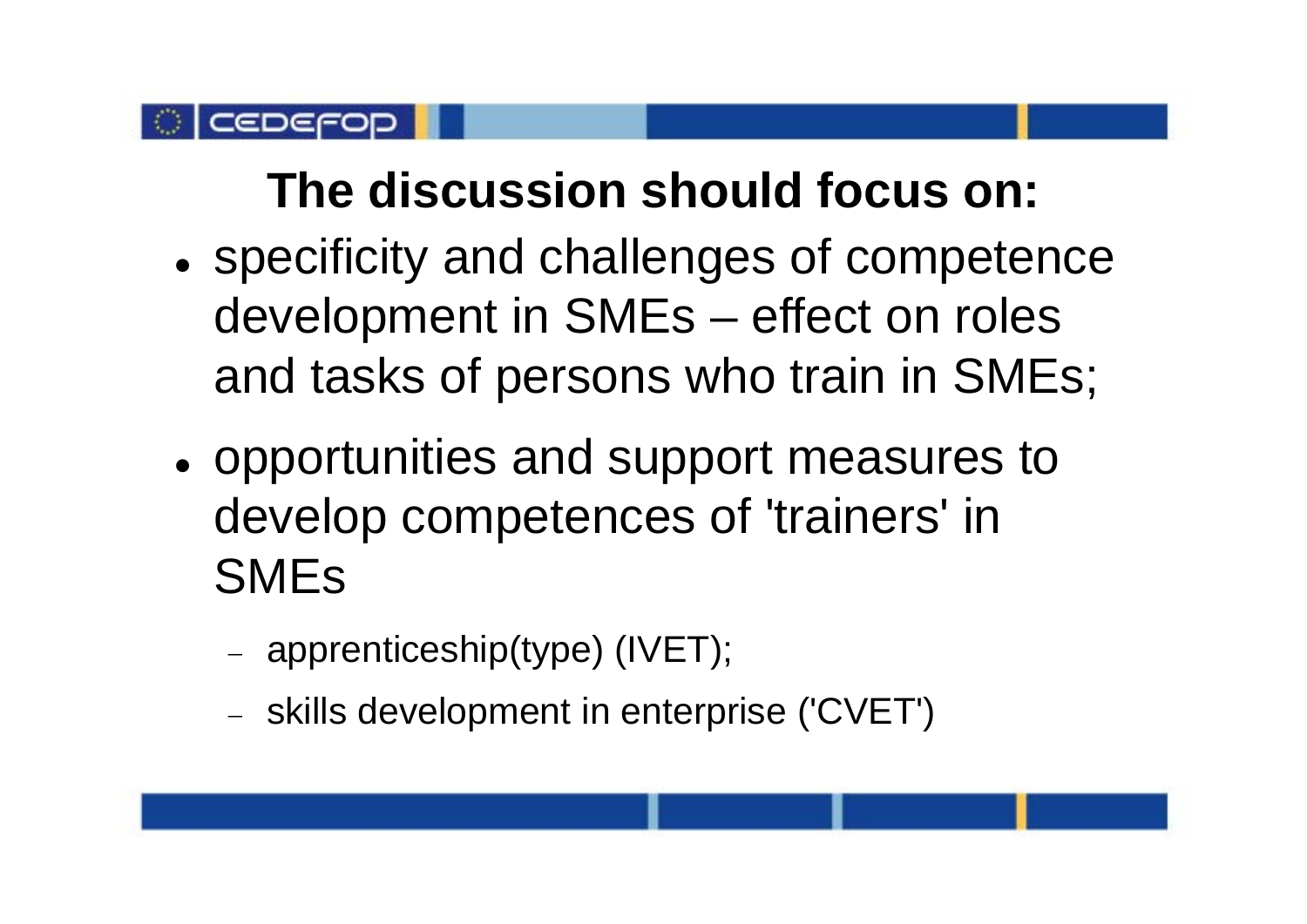

# **Why SMEs?**





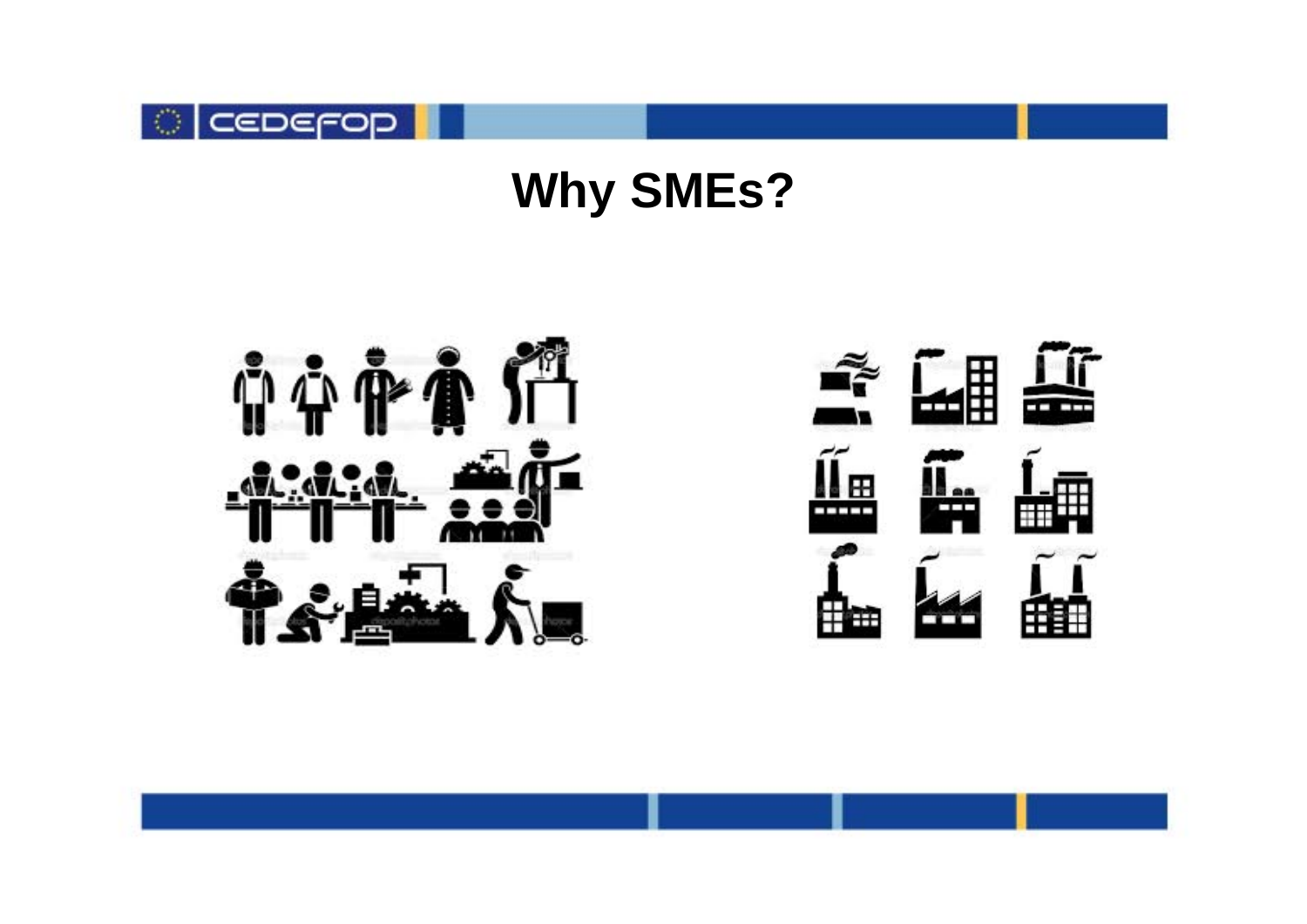

### **SMEs: backbone of Europe's economy**

|                                   | <b>SMEs</b>  | <b>Micro</b> | <b>Small</b> | <b>Medium</b> | Large        |
|-----------------------------------|--------------|--------------|--------------|---------------|--------------|
|                                   | 1-249        | $1-9$        | 10-49        | 50-249        | > 250        |
| <b>Number of enterprises</b>      | 21, 731, 303 | 20,154,303   | 1,355,000    | 222,000       | 42,421       |
| Share in total                    | 99.68%       | 92.45%       | 6.22%        | 1.02%         | 0.19%        |
| <b>Persons employed</b>           | 89,586,900   | 39,645,700   | 27,230,700   | 22,710,500    | 43,157,400   |
| Share in total                    | 67.46%       | 29.85%       | 20.51%       | 17.10%        | 32.50%       |
| <b>Value added (EUR Millions)</b> | 3,422,300.20 | 1,261,663.40 | 1,080,760.90 | 1,079,875.90  | 2,518,044.40 |
| Share in total                    | 57.55%       | 21.22%       | 18.17%       | 18.16%        | 42.34%       |

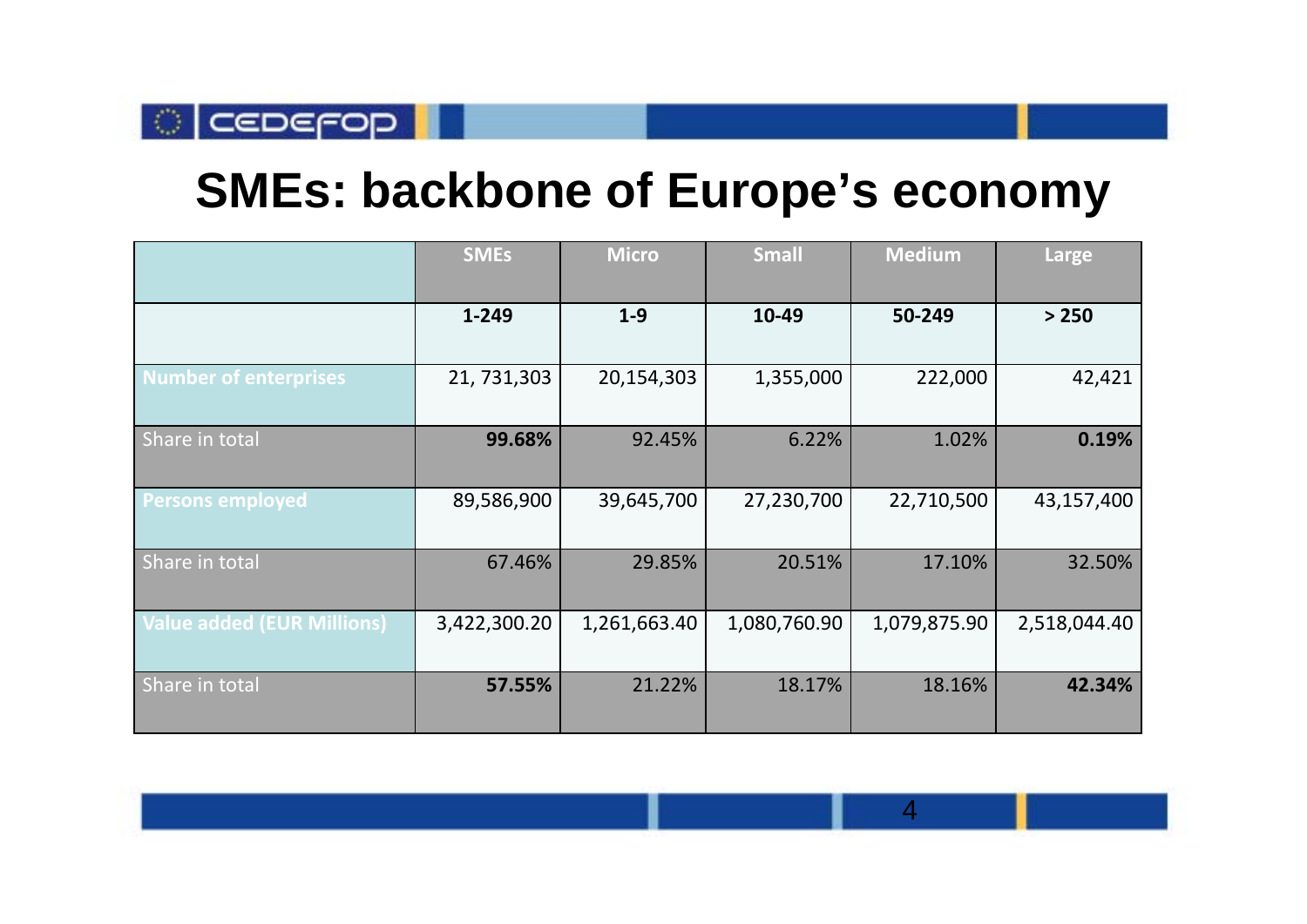# **SMEs: backbone of Europe's economy**

**CEDEFOD** 

Ð

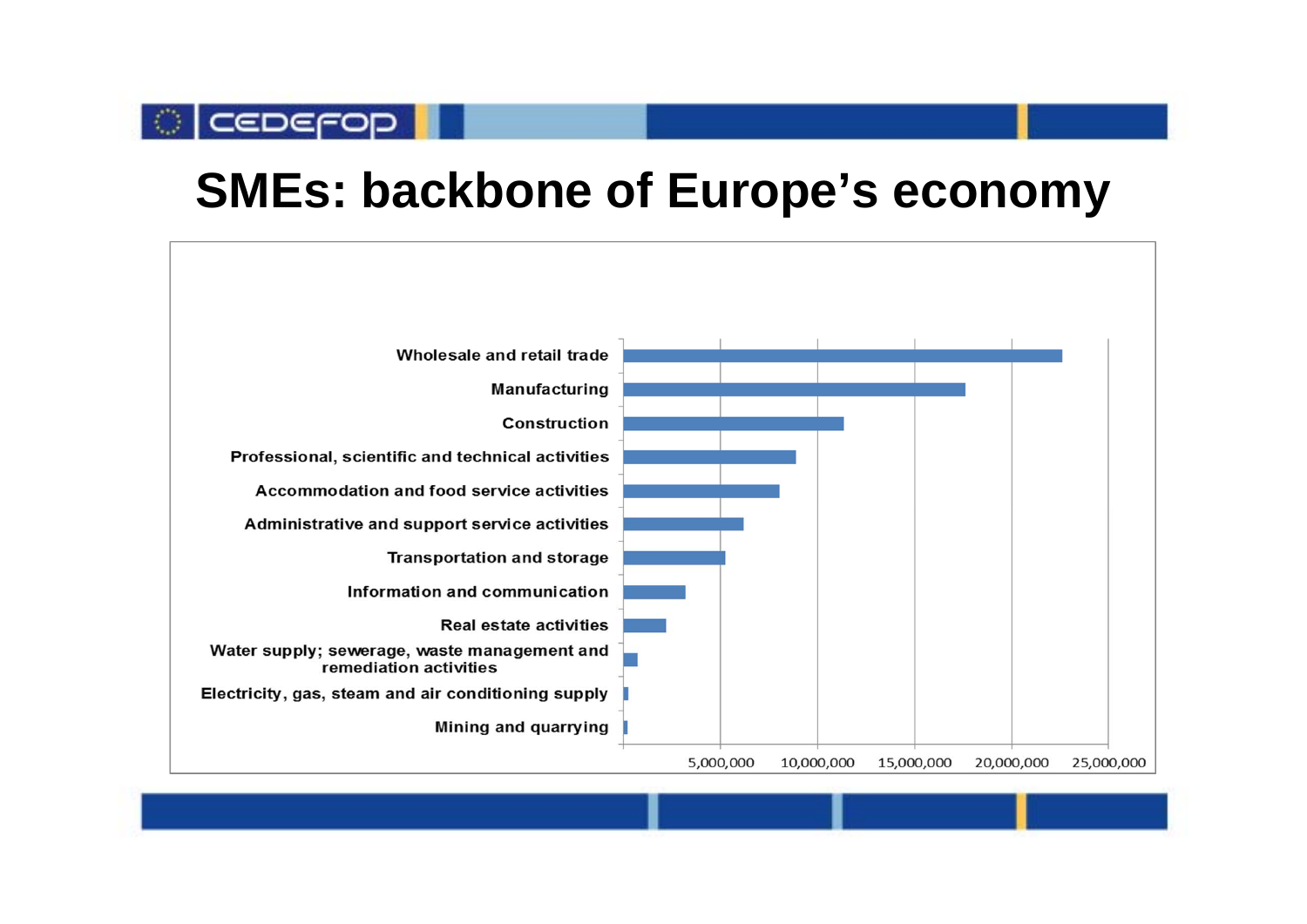

#### **Enterprises which train**

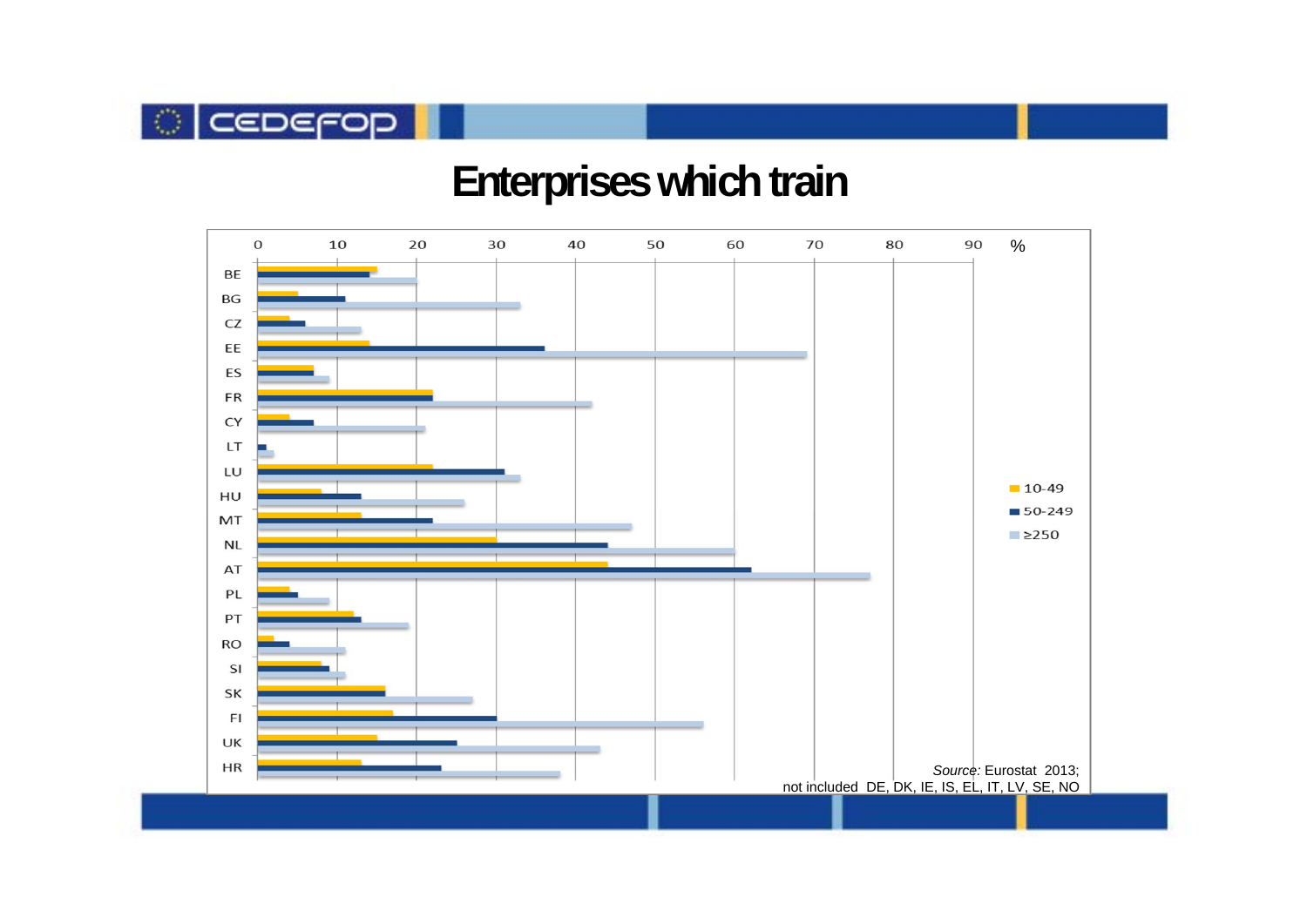

# Specificities and/or challenges?

As all enterprises

need to develop strategies for skill development and upgrade

- assessment of needs
- use training incentives
- identify training offers and providers

But

all this is a bigger challenge for them

specificity is not in the need but in their capacity

(often limited by their size)

7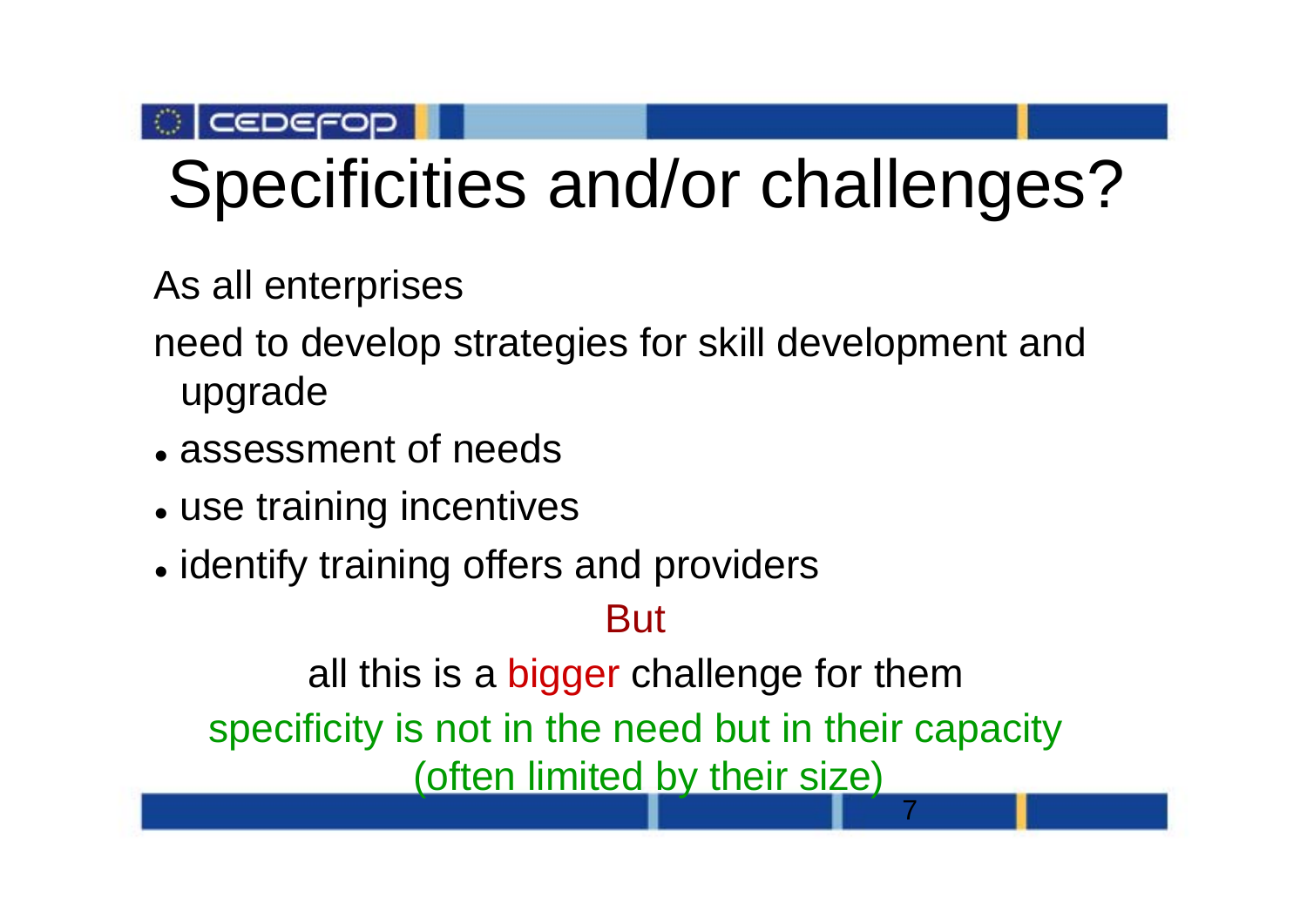#### CEDEFO OECD (2013): Skill development and training in SMEs

- **Market** is the key driver (especially for informal)
- **Regulations, policies and other public incentives** supporting training and business development – not seen as dominant drivers

## BUT

are important **supports**

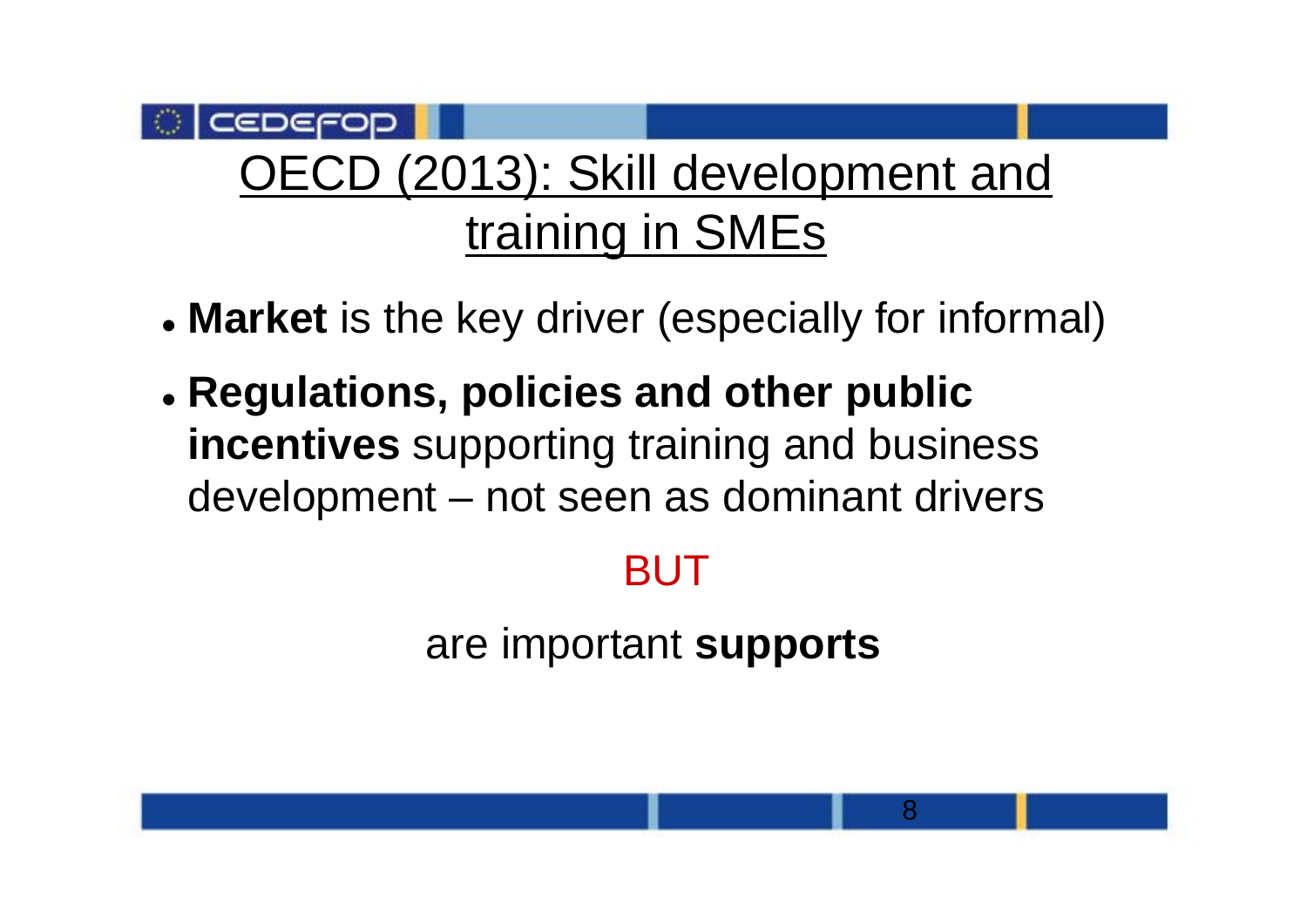### CEDEFOD OECD (2013): Skill development and training in SMEs

 Use both **formal and informal** training (KISA – knowledge intensive service activities)

## BUT

 Report **better outcomes from informal** training and activities

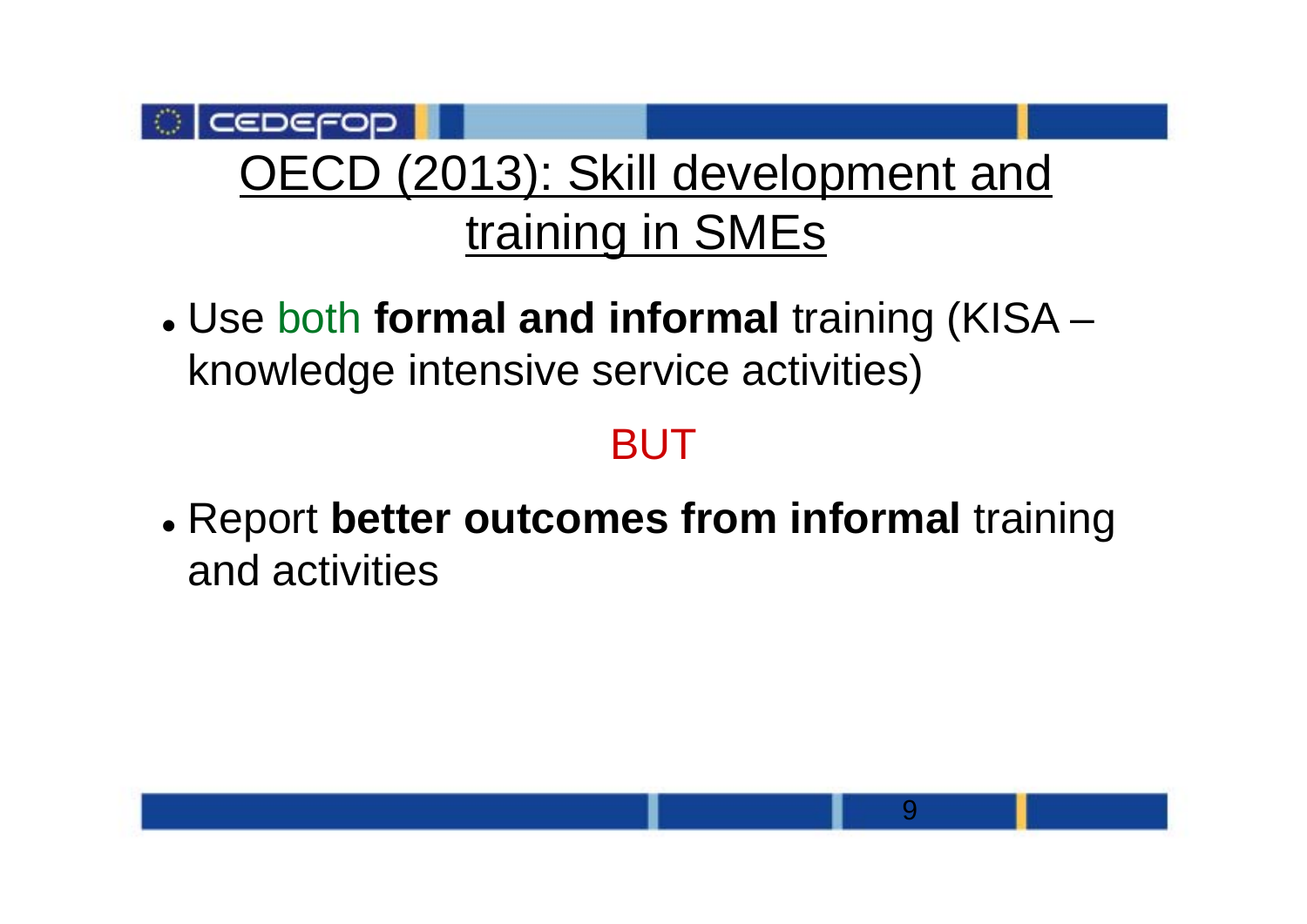#### CEDEFOD OECD (2013): Skill development and training in SMEs

- **Access** equal to all employees (high-skilled and lowskilled); **participation** differs (in alternative types)
- In 'growth potential' SMEs participation in *informal* training is twice as much
- Content:
	- low-skilled routine, generic, IT, safety
	- high-skilled productivity competence building (technical skills, business planning, management)

10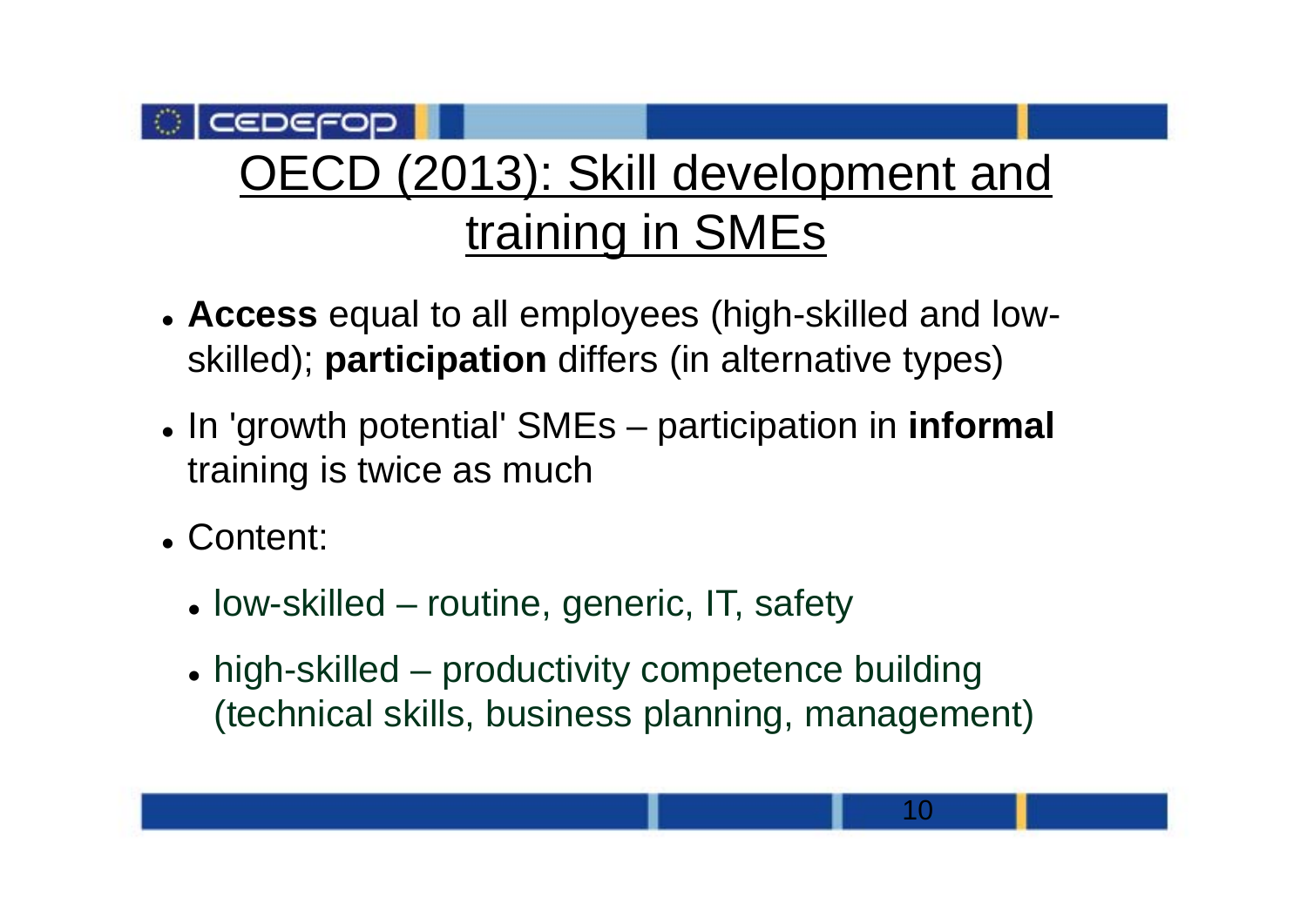#### CEDEFOD ECD (2013): Skill development and training in SMEs - **Policy implications**

- **acknowledge**: skill development is resource-intensive activity focus on help to get a systematic approach (needs assessment, development plans, training capacity);
- **recognise** the importance of informal training validation, bring together formal and informal
- allow market to inform policy-making intervene at market failures and public good, impact points of decision by **company**
- allow **local responses** but demand uniform focus on productivity skills

11

establish **communities of practice,** knowledge sharing